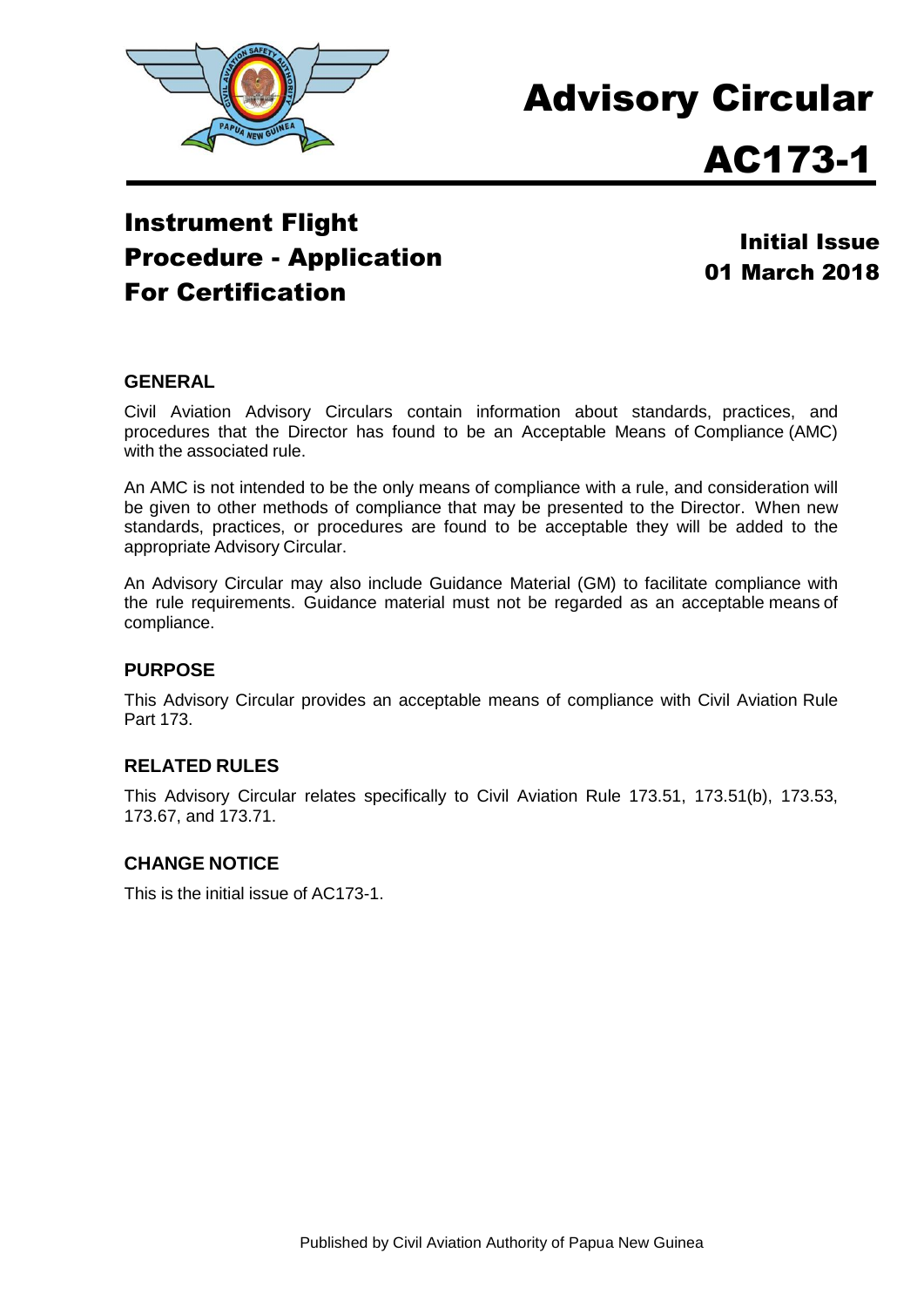## **Table of Contents**

| <b>APPENDIX A - THE FIVE PHASE PROCESS IFP DESIGN ORGANSIATION</b> |  |
|--------------------------------------------------------------------|--|
|                                                                    |  |
|                                                                    |  |
|                                                                    |  |
|                                                                    |  |
|                                                                    |  |
|                                                                    |  |
|                                                                    |  |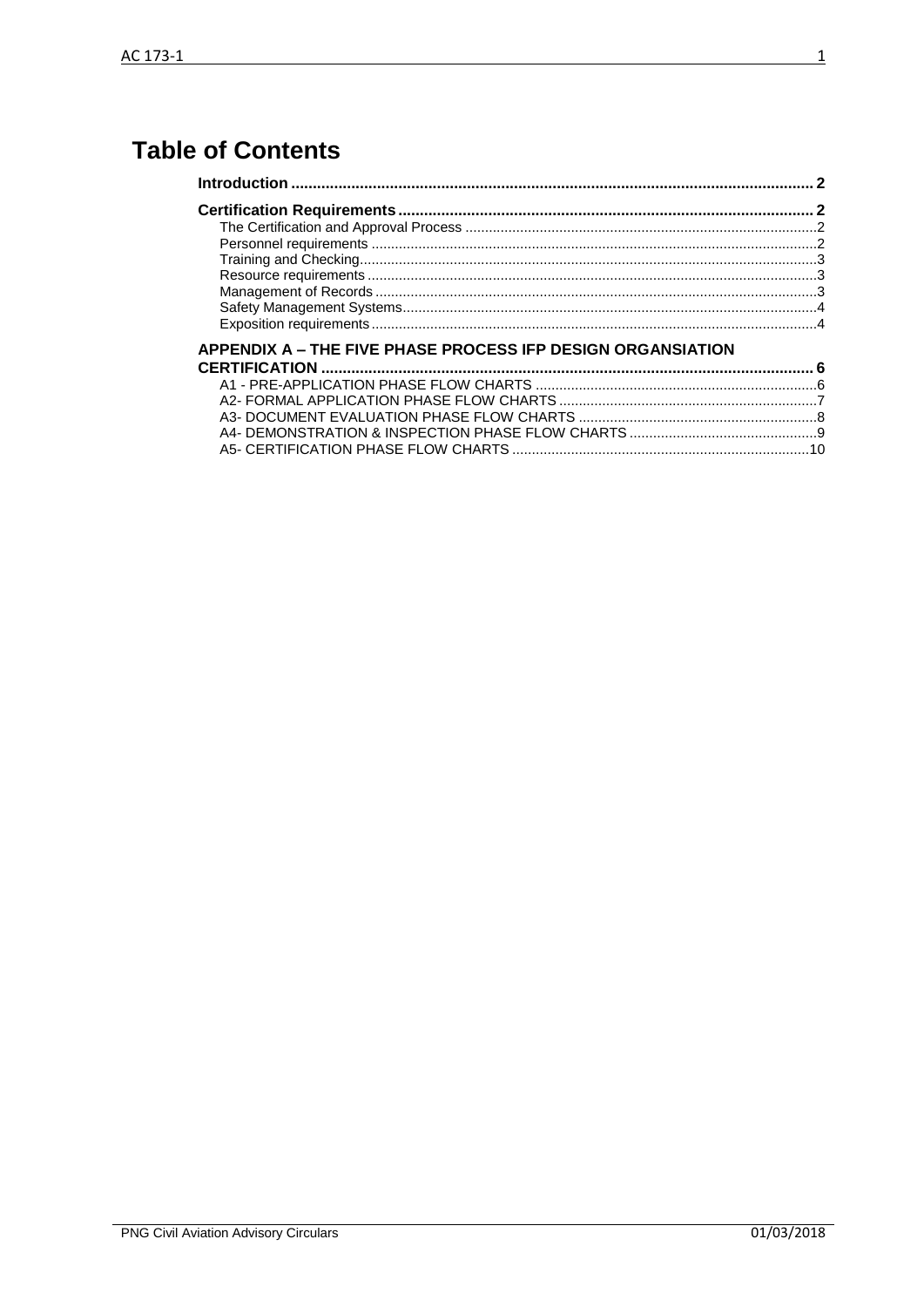#### <span id="page-2-0"></span>**Introduction**

CAR Part 173 applies to certification of Instrument Flight Procedure Service Organisations that exist to provide instrument procedure design services. These procedure design organisations are private companies that offer their services for a fee and usually under a contract. Before any such organisation can offer their services in Papua New Guinea, they must apply for certification under CAR Part 173 and be deemed acceptable to enter the aviation system in Papua New Guinea.

This certification is required for any organisation or individual that seeks to design, certify and/or maintain Instrument flight procedures. The rule requires, among other things, that form CA 173/01 be completed and lodged with the CASA at least ninety (90) days before the date on which the service provider intends to commence operations.

Alternatively, the form can be downloaded from the CASA website, [www.casapng.gov.pg/](http://www.casapng.gov.pg/)

#### <span id="page-2-1"></span>**Certification Requirements**

#### <span id="page-2-2"></span>**The Certification and Approval Process**

The following certification and approval process provides for a continuous interaction, from the applicant's initial enquiry to the issue or denial of the requested certificate by the Civil Aviation Safety Authority (CASA PNG). It ensures that the applicant's proposed programmes, systems, arrangements, facilities, documentation, personnel and intended methods of compliance are thoroughly reviewed, evaluated, and tested.

There are five phases in the process for Instrument Flight Procedure Service Organisation certification. Each phase is described in sufficient detail to provide a general understanding of the entire process. During certification, the process is followed in sequence in the order indicated below. In order to move to the next phase the preceding phase must be completed successfully. *(Refer to Appendix A – Flow chart on the Five phase process)*



#### <span id="page-2-3"></span>**Personnel requirements**

- 1. Performance of flight procedure design In accordance with CAR 173.51(2)(ii), the Senior person shall have a duty to ensure that any flight procedure design covered by the approval is performed as prescribed in –
	- (a) ICAO Document 9906-AN/472 The Quality Assurance Manual for Flight Procedure Design, as amended.
- 2. Minimum requirements for Senior person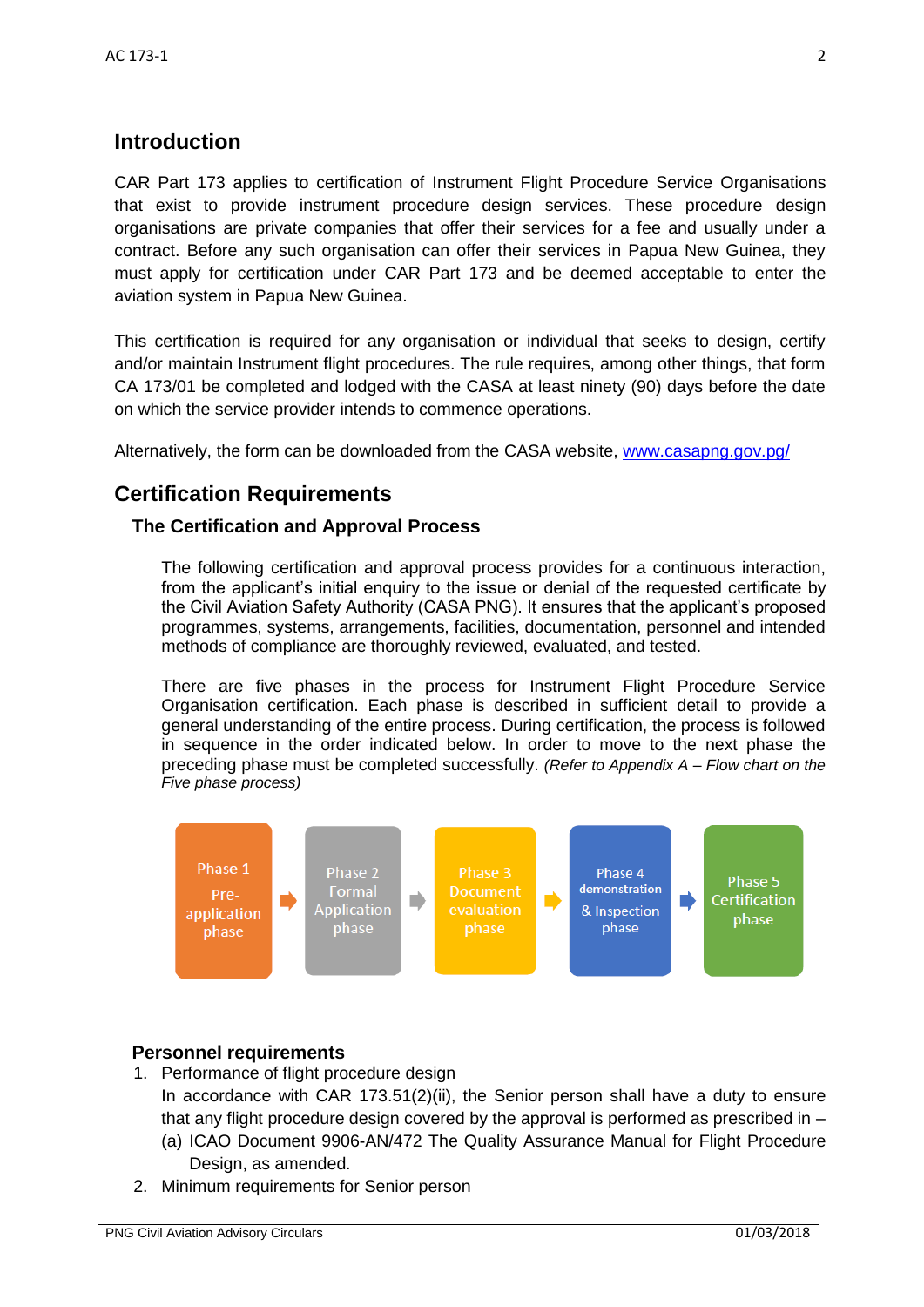Senior person to certify instrument flight procedures

- (a) Training have successfully completed an ICAO PANS-OPS training course, or a training course accepted by the Director as an equivalent, for the design of instrument flight procedures.
- (b) Experience in application of instrument flight procedures have at least 10 years' experience in the application of instrument flight procedures through experience gained in air traffic control, as a flight crew member on IFR operations, in operational control of IFR operations, or other experience accepted by the Director as equivalent.
- (c) Experience in design of instrument flight procedures at least 2 years' experience designing instrument flight procedures which must include—
	- 1) under supervision by a procedure designer whose qualifications are accepted by the Director, the design of at least 3 instrument flight procedures of the type that the person is to be authorised to certify; or
	- 2) for a new instrument flight procedure type, experience accepted by the Director in designing or certifying similar instrument flight procedure types.

#### <span id="page-3-0"></span>**Training and Checking**

- 1. Training and checking personnel CAR 173.51(b), 173.52 training and checking personnel shall meet the requirements prescribed in ICAO Document 9906-AN/472 Volume II Flight Procedure Design Training, as amended.
- 2. Training programme

CAR 173.52 the holder's training programme shall be as prescribed in ICAO Document 9906-AN/472 Volume II Flight Procedure Design Training, as amended.

CAR 173.52 the following will be considered in order to determine whether a training programme can be considered as an approved training programme –

- (a) an appropriate syllabus as prescribed in ICAO Document 9906-AN/472 Volume II Flight Procedure Design Training, as amended.
- (b) appropriately qualified and experienced course lecturers;
- (c) adequate course duration;
- (d) the provider or institution.
- (e) sufficient evidence exists that the training was completed satisfactorily;
- 3. Recurrent training

The duration between recurrent training.

#### <span id="page-3-1"></span>**Resource requirements**

1. Procedures for data and database CAR 173.53, procedures to be put into effect shall be as prescribed by ICAO Document 9881 - Guidelines for Electronic Terrain, Obstacle and Aerodrome Mapping Information.

#### <span id="page-3-2"></span>**Management of Records**

- 1. Records to be kept
	- CAR 173.67, the following documents shall be kept
		- (a) electronic design files indefinitely
		- (b) design reports indefinitely
		- (c) superseded charts indefinitely
		- (d) internal safety management reviews- indefinitely
		- (e) training file indefinitely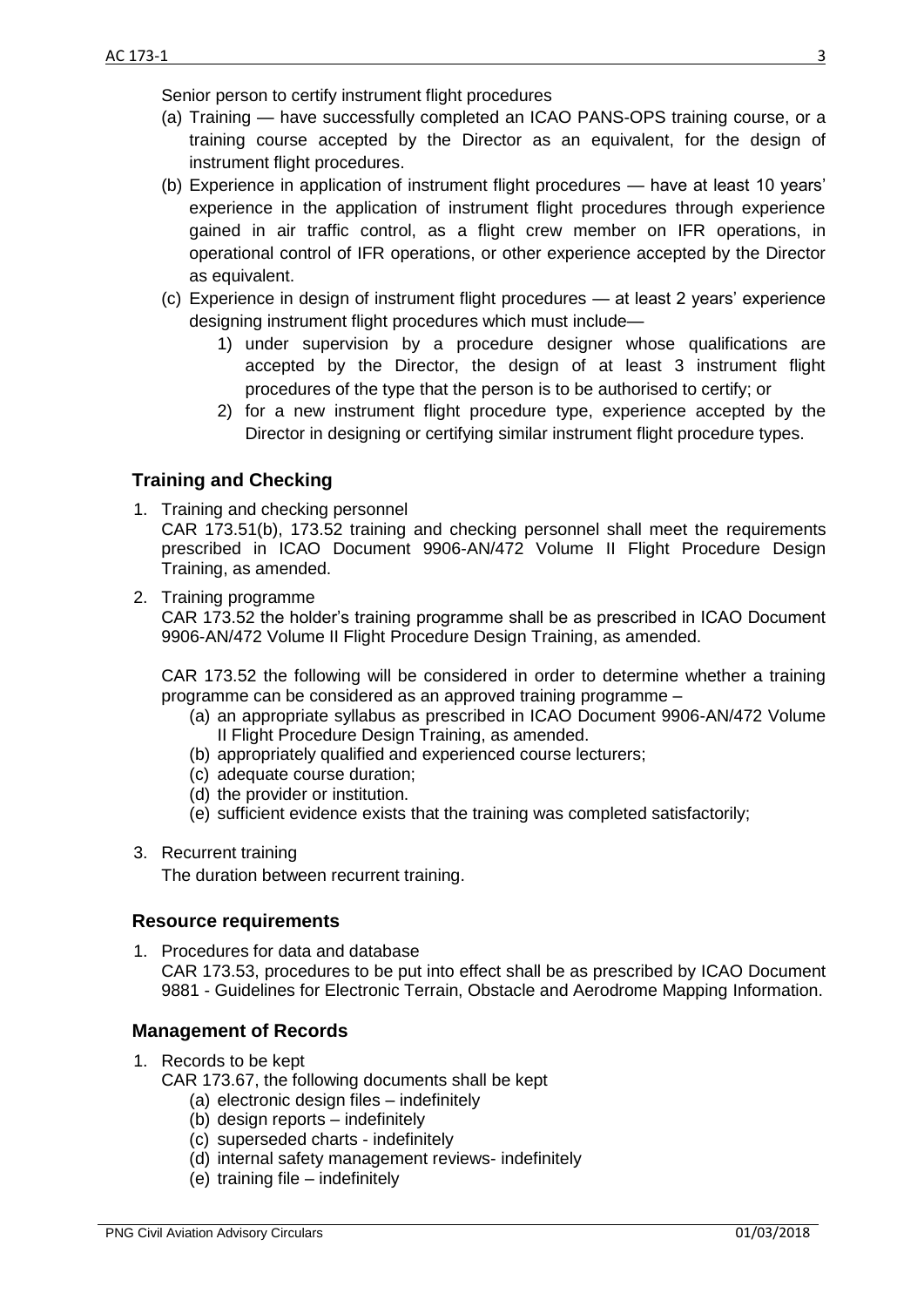#### <span id="page-4-0"></span>**Safety Management Systems**

A safety management system is required as an integral part of the designer's operations to satisfy CAR 173.69. PNG Advisory Circular 100-1 may be used to provide information and guidance relating to safety management system procedures. PNG AC 100-1 can be downloaded from the CASA website, [www.casapng.gov.pg/](http://www.casapng.gov.pg/)

#### <span id="page-4-1"></span>**Exposition requirements**

The information referred to in CAR 173.73 and the information referred to in CAR 173 Matrix which must be contained in the operations manual of the applicant, shall include the following:

- 1. a table of contents based on the items in the manual, indicating the page number on which each item begins;
- 2. a description of the designer's organisational structure and a statement setting out the functions that the designer performs, or proposes to perform under CAR 173;
- 3. a description of the chain of command established, or proposed to be established, by the designer and a statement of the duties and responsibilities of any supervisory positions within the organisational structure;
- 4. a statement showing how the designer determines the number of operational staff required including the number of operational supervisory staff;
- 5. a list of the design services that the designer provides, or proposes to provide;
- 6. a statement, for each design service, that identifies the location from where the service is provided, or proposed to be provided;
- 7. a statement of the responsibilities and functions for each position;
- 8. a description of the arrangements made or proposed to be made by the designer to ensure that it has, and will continue to receive, the information necessary for providing the service;
- 9. a description of the arrangements made or proposed to be made by the designer to ensure that it has, and will continue to be able to provide, information in connection with its design services to another person whose functions reasonably require that information;
- 10. a description of the designer's record keeping system;
- 11. a statement detailing any agreement entered into by the designer in relation to the provision of a design service provided by another party;
- 12. a copy of the document that sets out the designer's safety management system;
- 13. a description of the processes and documentation used to present to staff the relevant standards, rules and procedures contained in ICAO Doc 8168 and this document, and any of the designer's site-specific instructions for the provision of design services;
- 14. a description of the processes and documentation used to provide operational instructions to staff;
- 15. a description of the procedures to be followed to ensure all operational staff are familiar with any operational changes that have been issued since they last performed operational duties;
- 16. a description of the designer's training and checking program;
- 17. a description of the procedures to be used in commissioning new facilities, equipment and services;
- 18. a description of the procedures to be used to ensure that designs are completed in accordance with the drafting conventions contained in this document;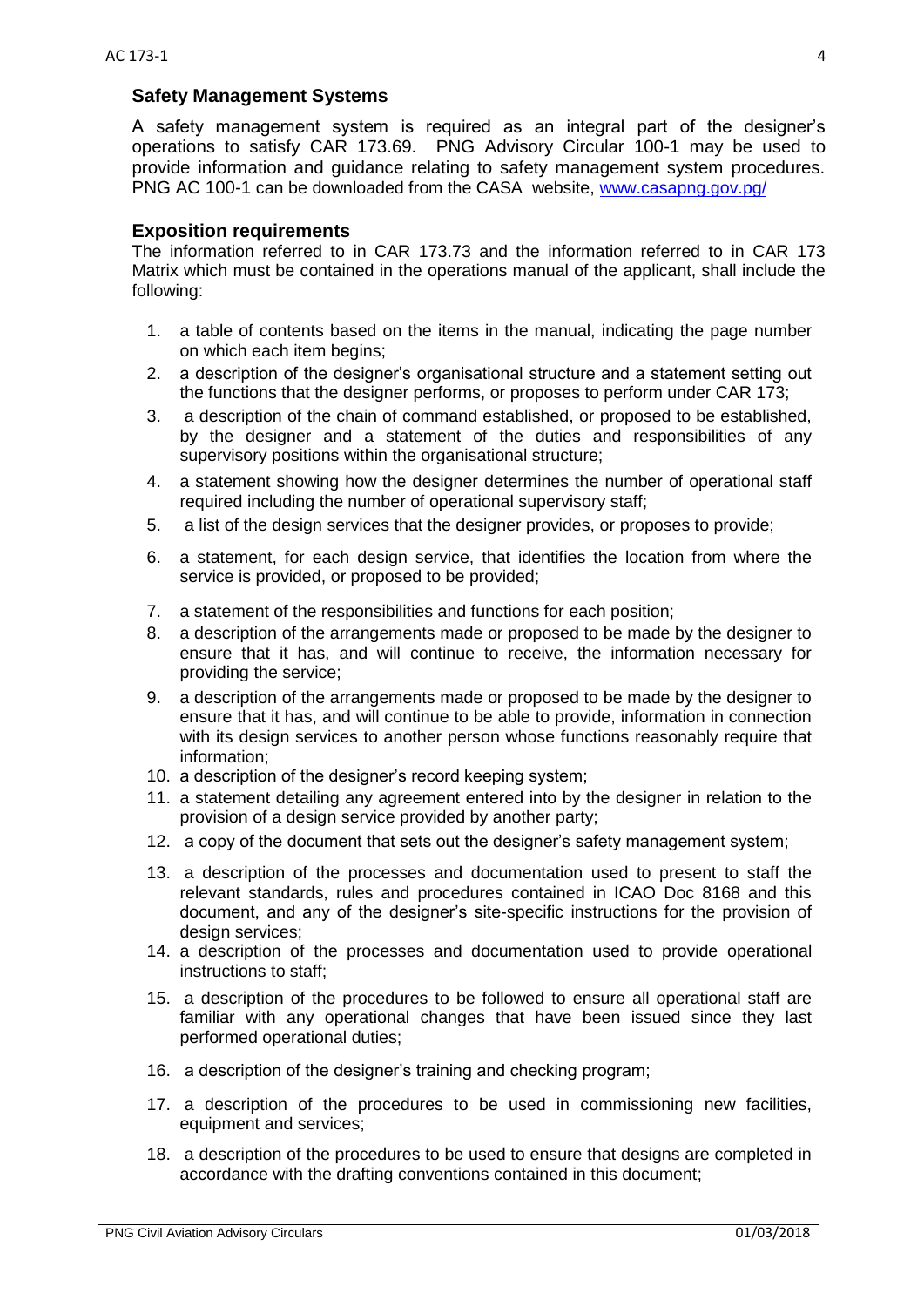- 20. a description of the procedures to be used to ensure that all equipment, including software is operated in accordance with the manufacturer's operating instructions and manuals;
- 21. the safety management system of the designer;
- 22. a description of the procedures to be used to conduct environmental assessments; and
- 23. the procedures to be followed for revising the operations manual.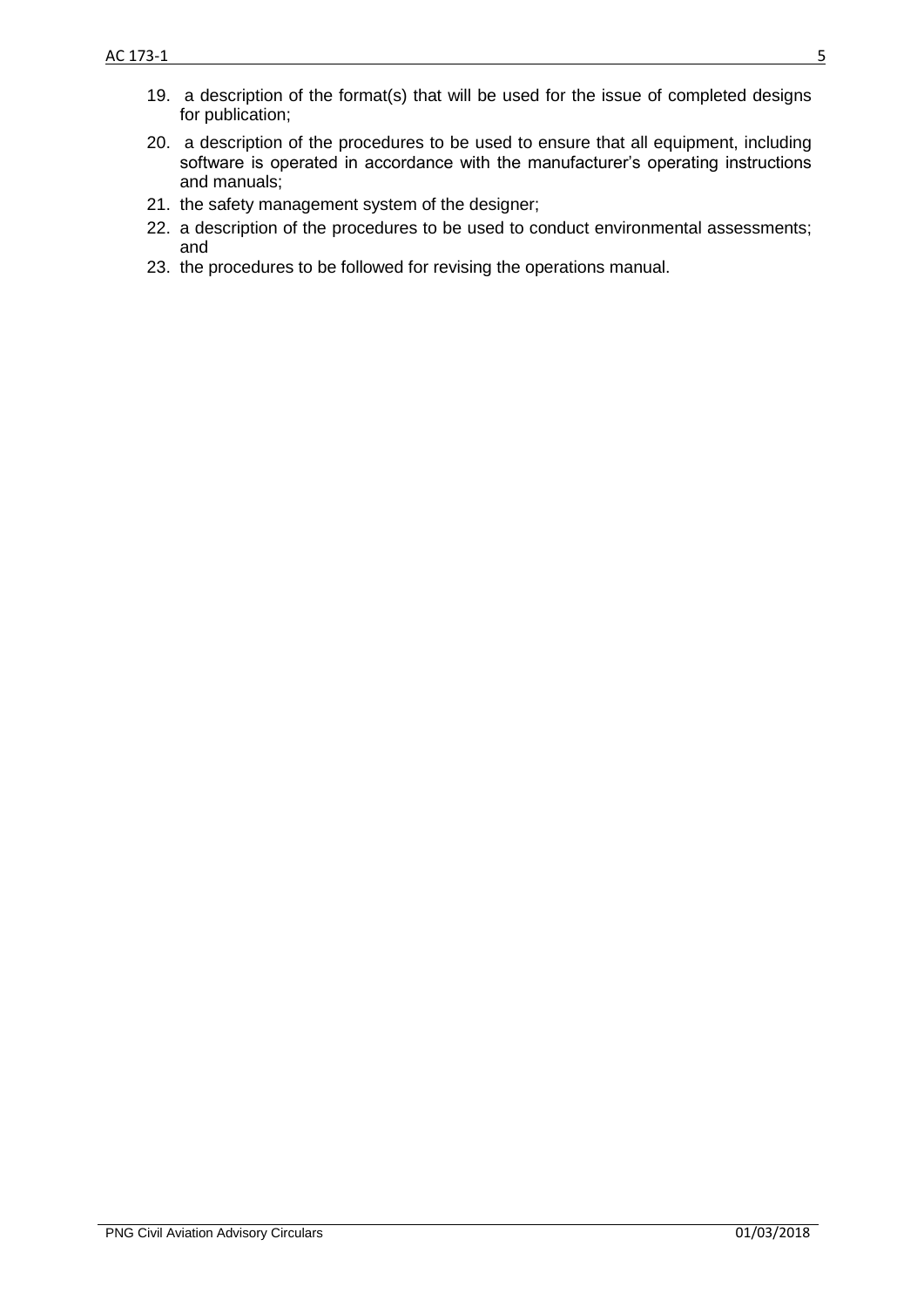#### **APPENDIX A – THE FIVE PHASE PROCESS IFP DESIGN ORGANSIATION CERTIFICATION**

#### **A1 - PRE-APPLICATION PHASE FLOW CHARTS**

<span id="page-6-1"></span><span id="page-6-0"></span>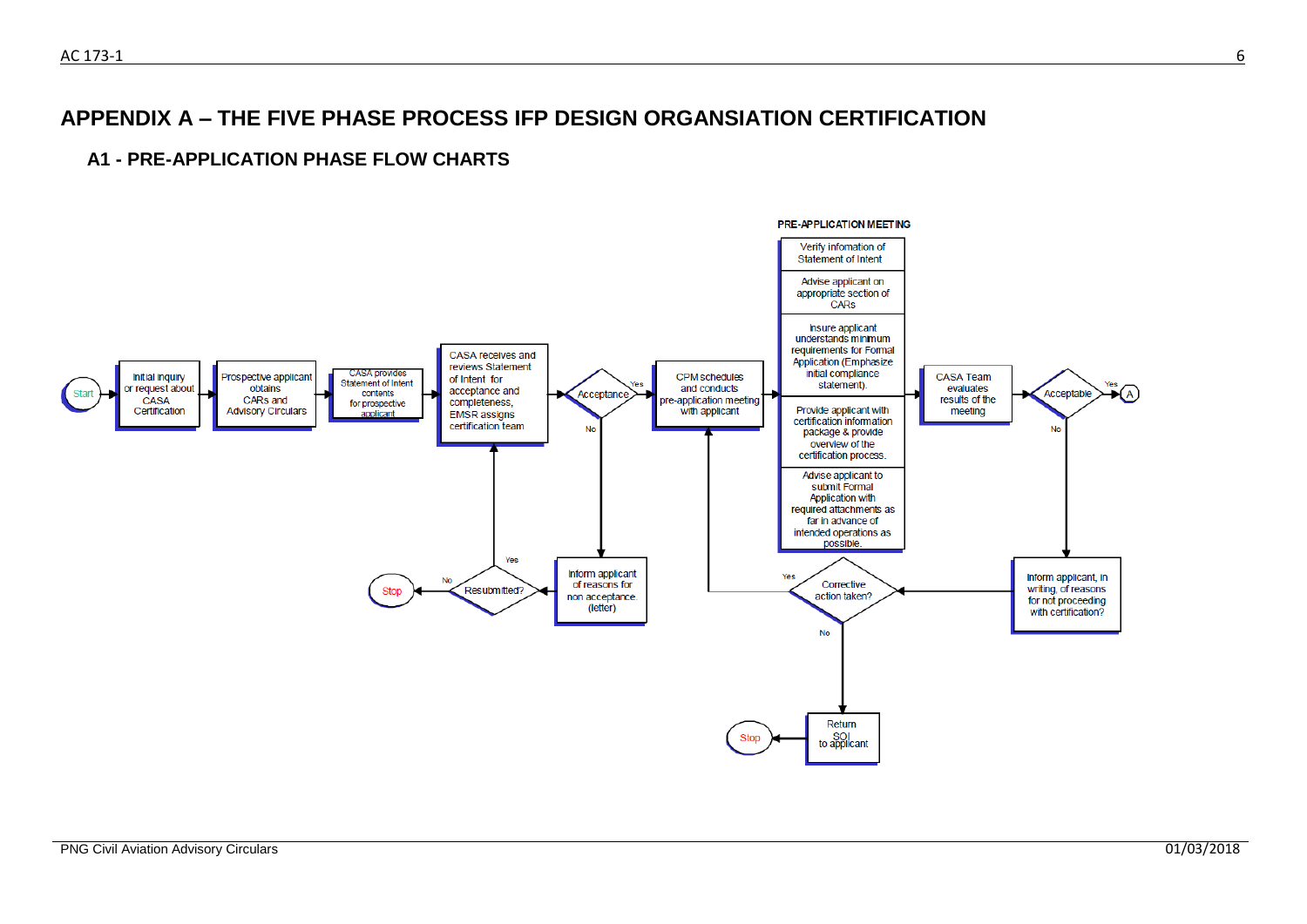**A2- FORMAL APPLICATION PHASE FLOW CHARTS**

<span id="page-7-0"></span>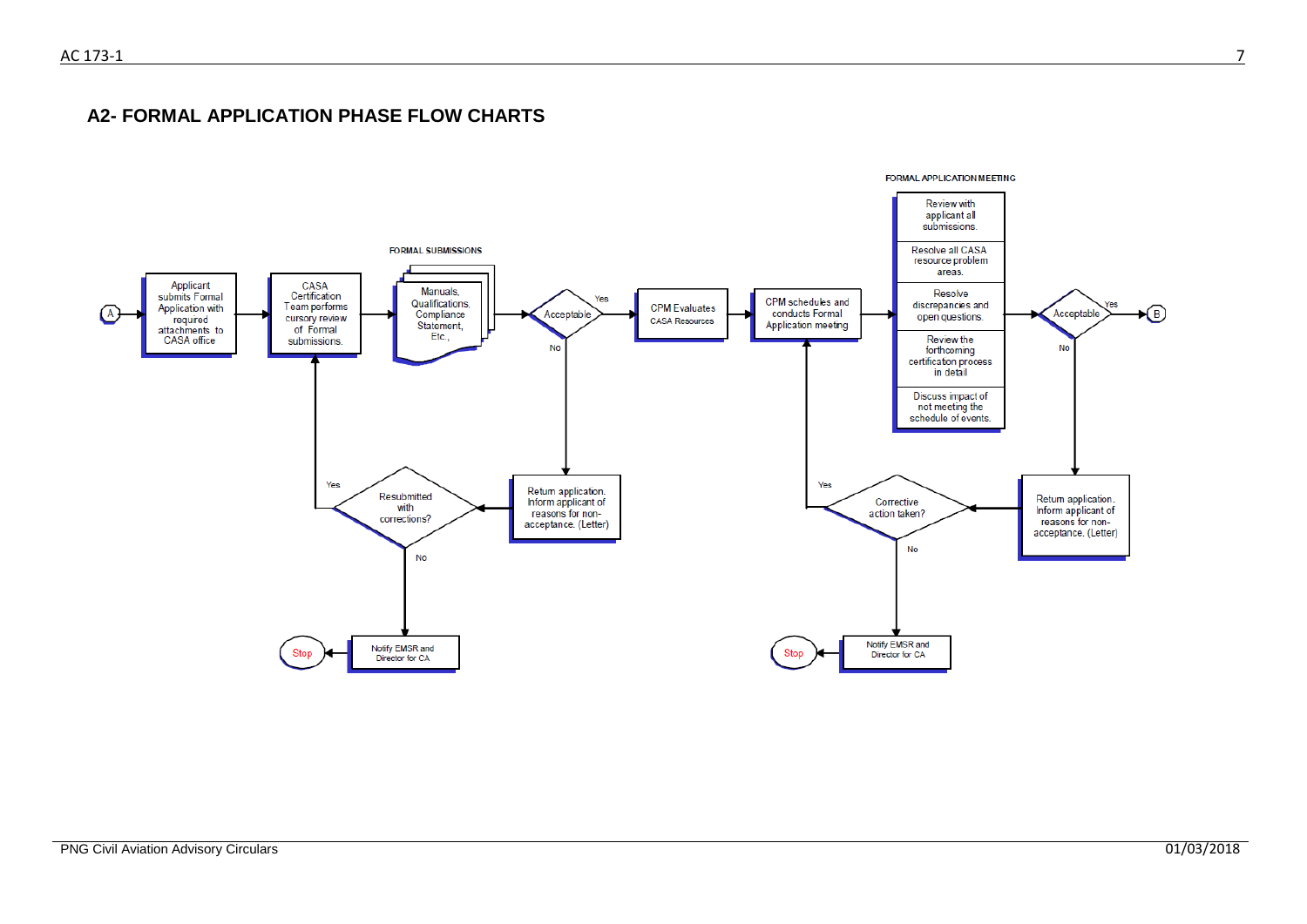#### **A3- DOCUMENT EVALUATION PHASE FLOW CHARTS**

<span id="page-8-0"></span>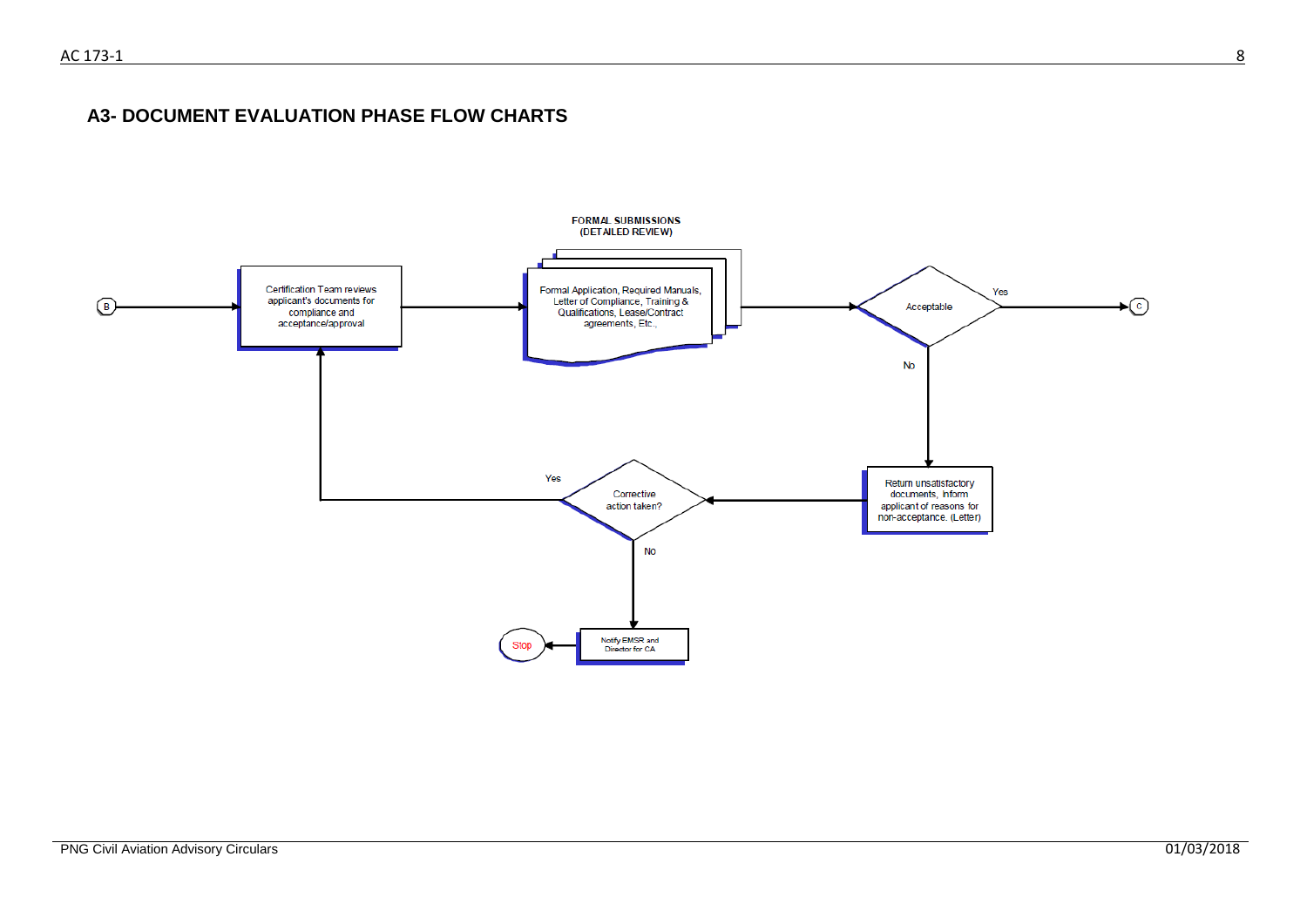#### **A4- DEMONSTRATION & INSPECTION PHASE FLOW CHARTS**

<span id="page-9-0"></span>